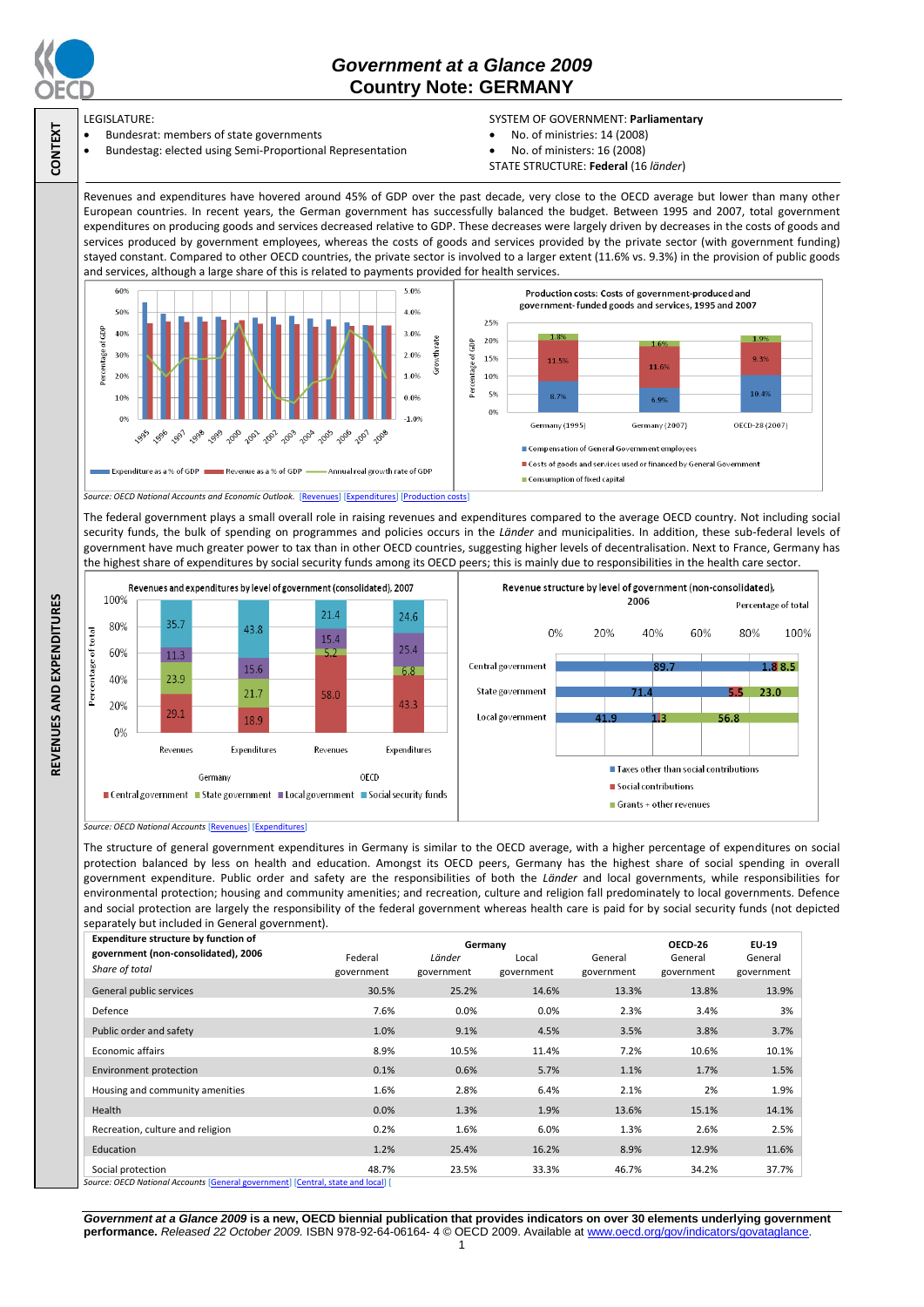



Government employment in Germany amounted to roughly 10% of the total labour force in 2005, a decrease from 1995. This is four percentage points lower than the OECD average of 14%. At the same time, government employment in Germany is highly decentralised, with the bulk of staff employed by *Länder* and municipal (subcentral) governments.

*Source: OECD Comparison of Employment in the Public Domain Survey and Labour Force Survey*

government employment] [\[Distribution by level\]](http://dx.doi.org/10.1787/723627140760)

In Germany, a large number of federal government employees work in defence or as police, areas with a traditionally low share of female employees. In comparison, women represent 52% of the government workforce in Germany when employment at the sub-federal level is also considered. Soldiers and police officers also have special rules regarding their retirement age, and an ageing workforce is less of a problem in the German federal government than in other OECD countries; the share of older employees is roughly similar in the federal government and the larger labour force. *Source: OECD Strategic HRM Survey and Labour Force Survey* 

[\[Female participation\]](http://dx.doi.org/10.1787/723642841533) [\[Ageing\]](http://dx.doi.org/10.1787/723656070327)

In general, the HRM system in the German central (federal) government performs very closely to the OECD average in most reviewed areas. The HRM system is rather delegated, with line ministries having relatively more authority to set HRM practices than in other OECD countries. A performance culture is evidenced by the increasing use of performance-based assessments and performancerelated pay. The German federal government is characterised by a cadre of senior civil servants that are managed separately, although the rules applying to this group are not very different from other civil servants.

*Source: OECD Strategic HRM Survey*  [\[Delegation\]](http://dx.doi.org/10.1787/723663744332) [\[Recruitment\]](http://dx.doi.org/10.1787/723668744361) [\[Performance management\]](http://dx.doi.org/10.1787/723750171710)

Medium-term financial planning was first introduced in Germany in 1969, and the country received the highest score on the composite index on central government's use of a medium-term perspective in the budget process. This medium-term framework is characterised by the use of expenditure targets/ceilings at the line-tem level. In comparison to other OECD countries, the German federal (central) government uses little performance information in the budget process and managers in the executive have less flexibility to make changes to budgeted funds. Reflecting Germany's federal structure, the Financial Planning Council coordinates the budgets and financial plans of the different levels of government. It meets twice a year and is led by the Federal Ministry of Finance and comprised of the Finance Ministers of the *Länder* and representative of associations of municipalities.

*Source: OECD International Budget Practices and Procedures Database.* [\[Medium-term\]](http://dx.doi.org/10.1787/723856770865) [\[Performance budgeting\]](http://dx.doi.org/10.1787/723863437686) [\[Executive flexibility\]](http://dx.doi.org/10.1787/723876713213) OECD Journal on Budgeting[: www.oecd.org/gov/budget/journal](http://www.oecd.org/gov/budget/journal)

Overall, Germany exhibits a high level of e-government readiness characterised by an educated population and an above average broadband network. The German government has made several improvements in recent years to increase the amount of information and services available on line and introduce some personalisation options. For example, Germany has established the German Administration Services Directory (DVDV). Through a unique cooperation between various levels of government and sectors, it provides a directory of all available e-government services through. In 2007, Germany was awarded the EU eGovernment Award for this initiative.

*Source: United Nations E-Government Readiness Knowledge Base, Eurostat.* [\[Readiness\]](http://dx.doi.org/10.1787/724248078408) [\[Uptake\]](http://dx.doi.org/10.1787/724264662272) [\[OECD E-Government Publications\]](http://www.oecd.org/document/40/0,3343,en_2649_34129_41342248_1_1_1_1,00.html)

*Government at a Glance 2009* **is a new, OECD biennial publication that provides indicators on over 30 elements underlying government performance.** *Released 22 October 2009.* ISBN 978-92-64-06164- 4 © OECD 2009. Available at www.oecd.org/gov/indicators/govataglance.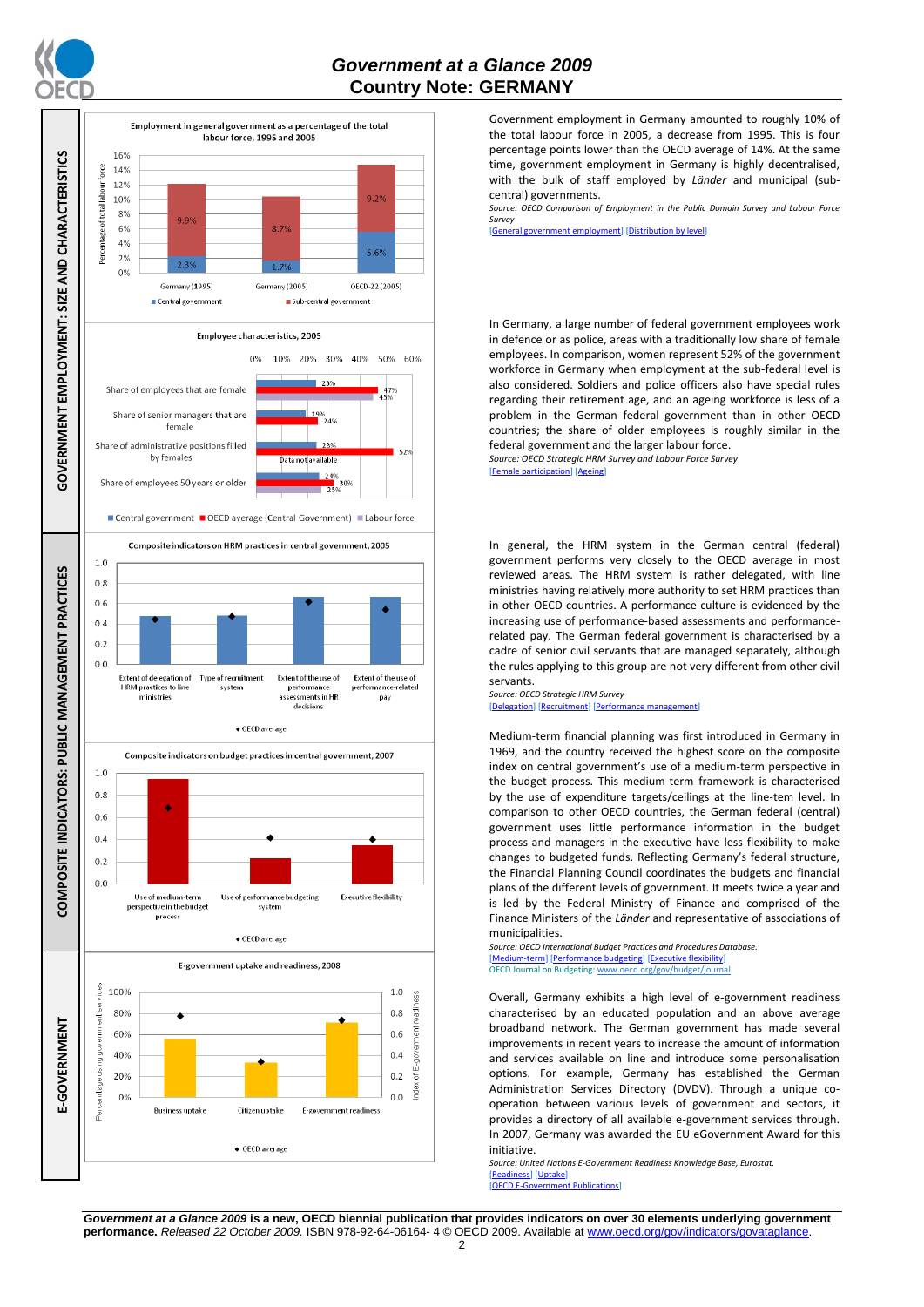

**INTEGRITY**

**Types of information central government decision makers are required to disclose and level of transparency, 2009**

| <b>Requirements for</b><br>disclosure                                                         | President | Prime<br>Minister | Minister  | Bundestag<br>Legislators | Legislators<br><b>Bundesrat</b> |
|-----------------------------------------------------------------------------------------------|-----------|-------------------|-----------|--------------------------|---------------------------------|
| <b>Assets and liabilities</b>                                                                 | <b>ND</b> | <b>ND</b>         | <b>ND</b> | <b>NA</b>                | $**$                            |
| Loans                                                                                         | <b>ND</b> | <b>ND</b>         | <b>ND</b> | <b>NA</b>                | $* *$                           |
| Sources and level of                                                                          | <b>ND</b> | <b>ND</b>         | <b>ND</b> | <b>NA</b>                | $* *$                           |
| income                                                                                        |           |                   |           |                          |                                 |
| Outside positions                                                                             | <b>NA</b> | <b>NA</b>         | <b>NA</b> | <b>NA</b>                | $* *$                           |
| Gifts                                                                                         | <b>ND</b> | D                 | D         | <b>NA</b>                | $* *$                           |
| Previous employment                                                                           | <b>ND</b> | <b>ND</b>         | <b>ND</b> | <b>NA</b>                | $**$                            |
| D= Disclosed; DP= Disclosed and publicly available; ND= Not<br>disclosed; NA= Not applicable. |           |                   |           |                          |                                 |

## **Requirements for Regulatory Impact Analysis (RIA) processes used by central governments**

|                                                                  | 2005                 | 2008                 |  |
|------------------------------------------------------------------|----------------------|----------------------|--|
| Quality reviewed by body external to<br>Ministry preparing rules | Yes<br>Yes           |                      |  |
| Required for draft primary laws                                  | Always               | Always               |  |
| Required for draft subordinate<br>regulations                    | Always               | Always               |  |
| Required to quantify costs                                       | Always               | Always               |  |
| Required to quantify benefits                                    | In selected<br>cases | In selected<br>cases |  |
| Required to publicly release results                             | In selected<br>cases | In selected<br>cases |  |

## **Extent of programs for reducing administrative burdens at the central level of government**

|                               | 1998 | 2005 | 2008 |
|-------------------------------|------|------|------|
| Explicit programme exists     | No   | Yes  | Yes  |
| Includes quantitative targets | N/A  | No   | Yes  |

Legislators in the Bundestag must publicly disclose their private interests concurrent with the exercise of the mandate; however, this rule is not followed for decision makers in the executive. The Chancellor and Ministers must only disclose gifts. They are generally not allowed to occupy outside positions. The *Bundesrat* is composed of members of government of the 16 *Länder*. As executives of state governments, they are subject to state codes of conduct which have not been summarised in this table. *Source: OECD Survey on Integrity*

[\[Disclosures\]](http://dx.doi.org/10.1787/724123642681)

The 2005 and 2008 surveys of Indicators of Systems of Regulatory Management examined the extent of governance practices designed to improve the quality of regulation in OECD countries. Among the most important practices are: the use of regulatory impact analysis (RIA) to assess the cost and benefits of new regulation and the institutional oversight of the quality of regulations; and the design of programs to reduce the costs of administrative activities on business and citizens.

Against the backdrop of continuing strong emphasis on legal and administrative procedures for law making, the main pillars of the German federal policy on Better Regulation are the programme for the reduction of bureaucracy and better regulation and a wideranging programme to take forward e-government in support of businesses and citizens. In 2006, the National Regulatory Control Council was established as an independent watchdog to prevent new bureaucracy and to ensure compliance with the policy. The federal government has used *ex ante* impact assessment for a number of years. Recently, requirements flowing from the administrative burden reduction policies were integrated into impact assessment procedures. The *Länder* have significant regulatory powers and are responsible for the implementation of most federal legislation. Federal-*Länder* cooperation is encouraged in areas where a shared approach is important, such as burdens on businesses. *Source: OECD Survey on Regulatory Management.*

[\[RIA\]](http://dx.doi.org/10.1787/724045144354) [\[Administrative simplification\]](http://dx.doi.org/10.1787/724058851054)

Regulatory Management Indicators[: www.oecd.org/regreform/indicators](http://www.oecd.org/regreform/indicators)<br>EU 15 reviews on Regulatory Reform[: www.oecd.org/gov/regref/eu15](http://www.oecd.org/gov/regref/eu15) Background reports on Regulatory Reform[: www.oecd.org/regreform/backgroundreports](http://www.oecd.org/regreform/backgroundreports)

REGULATORY MANAGEMENT **REGULATORY MANAGEMENT**